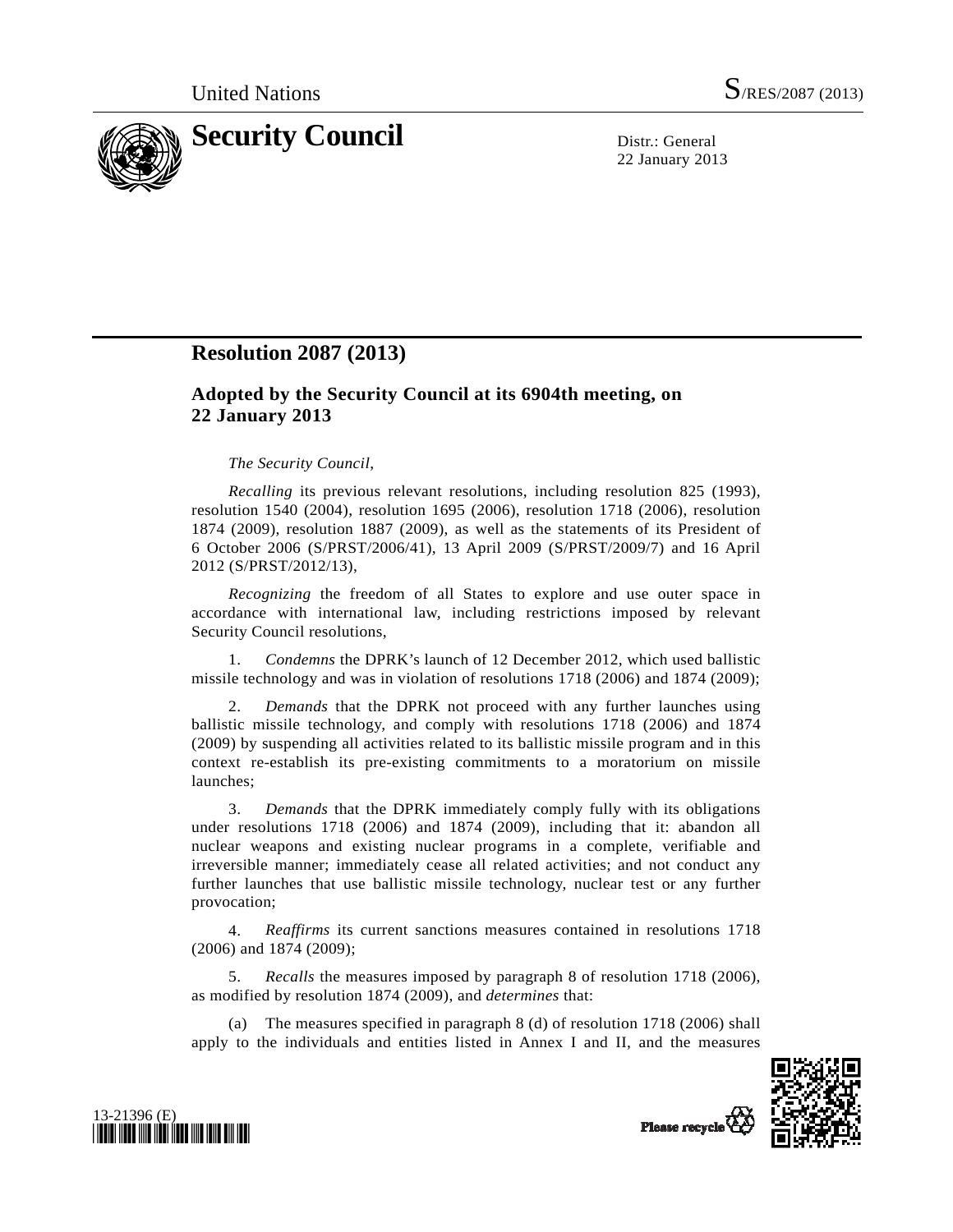specified in paragraph 8 (e) of resolution 1718 (2006) shall apply to the individuals listed in Annex I; and,

 (b) The measures imposed in paragraph 8 (a), 8 (b) and 8 (c) of resolution 1718 (2006) shall apply to the items in INFCIRC/254/Rev.11/Part 1 and INFCIRC/254/Rev.8/Part 2 and S/2012/947;

 6. *Recalls* paragraph 18 of resolution 1874 (2009), and *calls upon* Member States to exercise enhanced vigilance in this regard, including monitoring the activities of their nationals, persons in their territories, financial institutions, and other entities organized under their laws (including branches abroad) with or on behalf of financial institutions in the DPRK, or of those that act on behalf or at the direction of DPRK financial institutions, including their branches, representatives, agents and subsidiaries abroad;

 7. *Directs* the Committee established pursuant to resolution 1718 (2006) to issue an Implementation Assistance Notice regarding situations where a vessel has refused to allow an inspection after such an inspection has been authorized by the vessel's Flag State or if any DPRK-flagged vessel has refused to be inspected pursuant to paragraph 12 of resolution 1874 (2009);

 8. *Recalls* paragraph 14 of resolution 1874 (2009), *recalls* further that States may seize and dispose of items consistent with the provisions of resolutions 1718 (2006), 1874 (2009) and this resolution, and further *clarifies* that methods for States to dispose include, but are not limited to, destruction, rendering inoperable, storage or transferring to another State other than the originating or destination States for disposal;

 9. *Clarifies* that the measures imposed in resolutions 1718 (2006) and 1874 (2009) prohibit the transfer of any items if a State relevant to a transaction has information that provides reasonable grounds to believe that a designated individual or entity is the originator, intended recipient or facilitator of the item's transfer;

 10. *Calls upon* Member States which have not yet done so to report on the measures they have taken to implement the provisions of resolutions 1718 (2006) and 1874 (2009), *encourages* other Member States to submit, if any, additional information on implementing the provisions of resolutions 1718 (2006) and 1874 (2009);

 11. *Encourages* international agencies to take necessary steps to ensure that all their activities with respect to the DPRK are consistent with the provisions of resolutions 1718 (2006) and 1874 (2009), and further *encourages* relevant agencies to engage with the Committee regarding their activities with respect to the DPRK that may relate to provisions of these resolutions;

 12. *Deplores* the violations of the measures imposed in resolution 1718 (2006) and 1874 (2009), including the use of bulk cash to evade sanctions, *underscores* its concern over the supply, sale or transfer to or from the DPRK or through States' territories of any item that could contribute to activities prohibited by resolutions 1718 (2006) or 1874 (2009) and the importance of appropriate action by States in this regard, *calls on* States to exercise vigilance and restraint regarding the entry into or transit through their territories of individuals working on behalf or at the direction of a designated individual or entity, *directs* the Committee to review reported violations and take action as appropriate, including through designating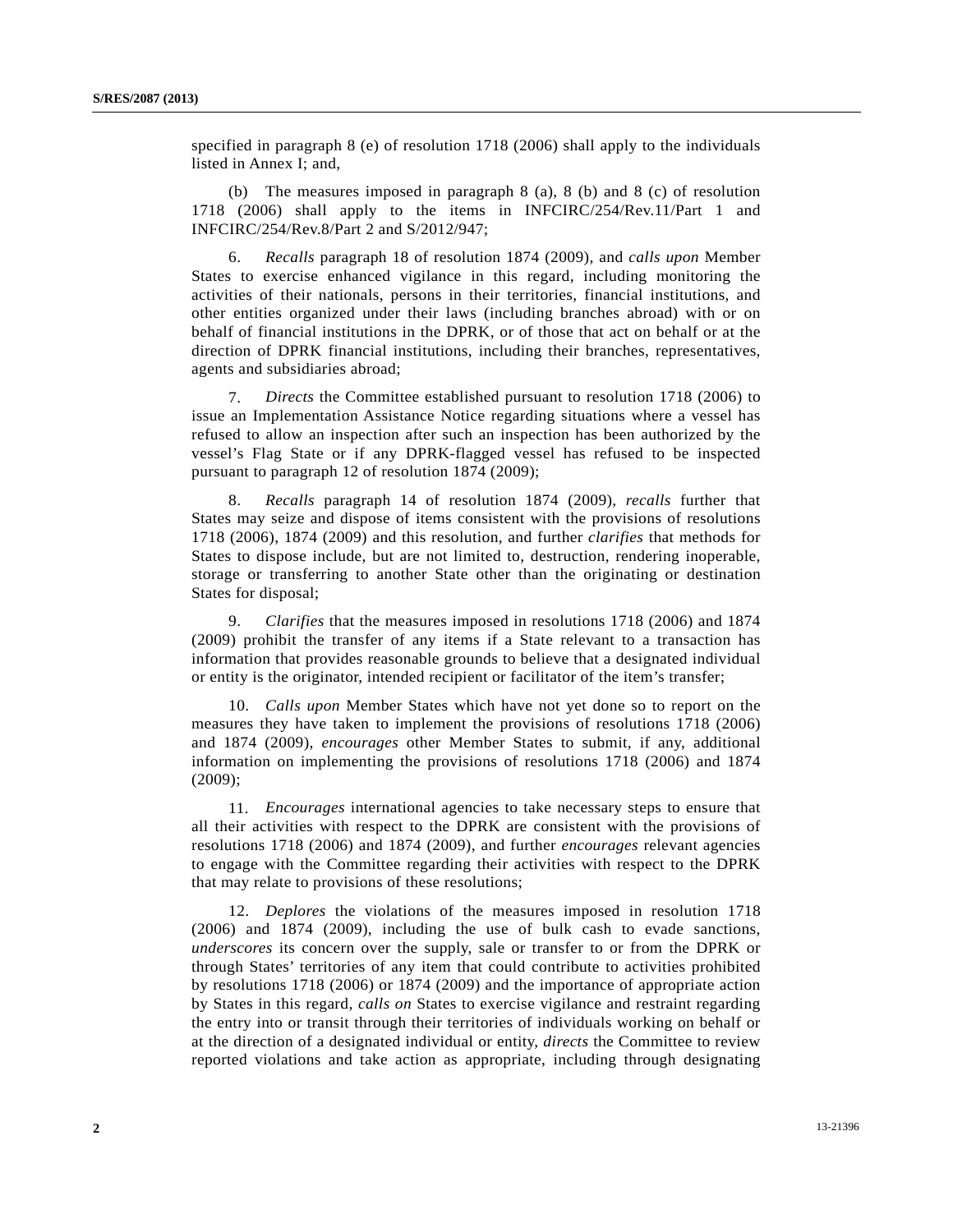entities and individuals that have assisted the evasion of sanctions or in violating the provisions of resolutions 1718 (2006) and 1874 (2009);

 13. *Emphasizes* the importance of all States, including the DPRK, taking the necessary measures to ensure that no claim shall lie at the instance of the DPRK, or of any person or entity in the DPRK, or of persons or entities designated pursuant to resolutions 1718 (2006) and 1874 (2009), or any person claiming through or for the benefit of any such person or entity, in connection with any contract or other transaction where its performance was prevented by reason of the measures imposed by resolutions 1718 (2006) and 1874 (2009);

 14. *Reaffirms* its desire for a peaceful, diplomatic and political solution to the situation, welcomes efforts by Council members as well as other States to facilitate a peaceful and comprehensive solution through dialogue, and *underlines* the need to refrain from any action that might aggravate tensions;

 15. *Reaffirms* its support to the Six Party Talks, *calls* for their resumption, *urges* all the participants to intensify their efforts on the full and expeditious implementation of the 19 September 2005 Joint Statement issued by China, the DPRK, Japan, the Republic of Korea, the Russian Federation and the United States, with a view to achieving the verifiable denuclearization of the Korean Peninsula in a peaceful manner and to maintaining peace and stability on the Korean Peninsula and in northeast Asia;

 16. *Calls upon* all Member States to implement fully their obligations pursuant to resolutions 1718 (2006) and 1874 (2009);

 17. *Re-emphasizes* that all Member States should comply with the provisions of paragraphs 8 (a) (iii) and 8 (d) of resolution 1718 (2006) without prejudice to the activities of the diplomatic missions in the DPRK pursuant to the Vienna Convention on Diplomatic Relations;

 18. *Underlines* that measures imposed by resolutions 1718 (2006) and 1874 (2009) are not intended to have adverse humanitarian consequences for the civilian population of the DPRK;

 19. *Affirms* that it shall keep the DPRK's actions under continuous review and is prepared to strengthen, modify, suspend or lift the measures as may be needed in light of the DPRK's compliance, and, in this regard, *expresses its determination* to take significant action in the event of a further DPRK launch or nuclear test;

20. *Decides* to remain actively seized of the matter.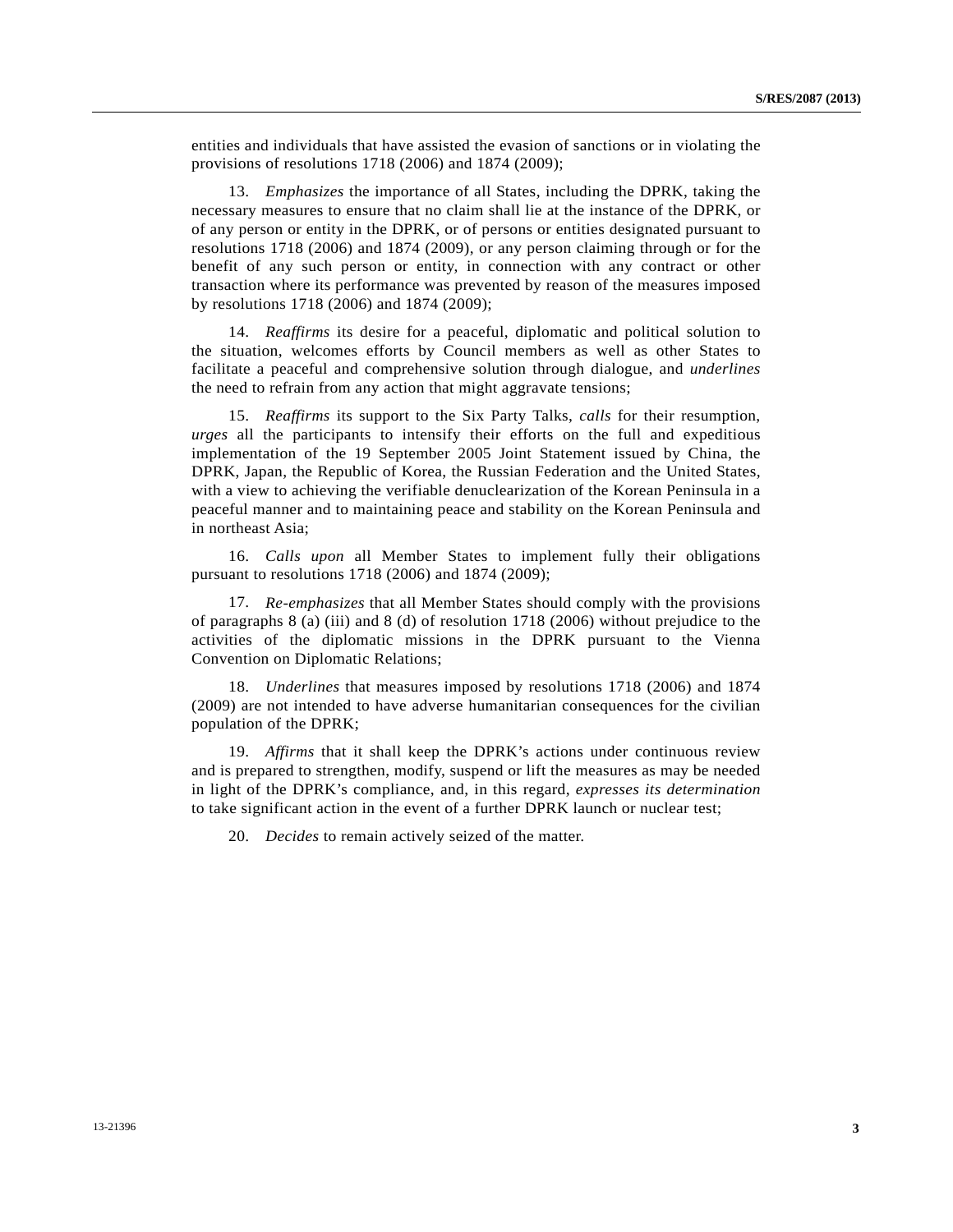### **Annex I**

### **Travel Ban/Asset Freeze**

- 1. PAEK CHANG-HO
	- a. *Description*: senior official and head of the satellite control center of Korean Committee for Space Technology.
	- b. *AKA*: Pak Chang-Ho; Paek Ch'ang-Ho
	- c. *Identifiers*: Passport: 381420754; Passport Date of Issue: 7 December 2011; Passport Date of Expiration: 7 December 2016; D.O.B. 18 June 1964; P.O.B. Kaesong, DPRK
- 2. CHANG MYONG-CHIN
	- a. *Description*: General Manager of the Sohae Satellite Launching Station and head of launch center at which the 13 April and 12 December 2012 launches took place.
	- b. *AKA*: Jang Myong-Jin
	- c. *Identifiers*: D.O.B. 1966; Alt. D.O.B. 1965
- 3. RA KY'ONG-SU
	- a. *Description*: Ra Ky'ong-Su is a Tanchon Commercial Bank (TCB) official. In this capacity he has facilitated transactions for TCB. Tanchon was designated by the Committee in April 2009 as the main DPRK financial entity responsible for sales of conventional arms, ballistic missiles, and goods related to the assembly and manufacture of such weapons.
- 4. KIM KWANG-IL
	- a. *Description*: Kim Kwang-il is a Tanchon Commercial Bank (TCB) official. In this capacity, he has facilitated transactions for TCB and the Korea Mining Development Trading Corporation (KOMID). Tanchon was designated by the Committee in April 2009 as the main DPRK financial entity responsible for sales of conventional arms, ballistic missiles, and goods related to the assembly and manufacture of such weapons. KOMID was designated by the Committee in April 2009 and is the DPRK's primary arms dealer and main exporter of goods and equipment related to ballistic missiles and conventional weapons.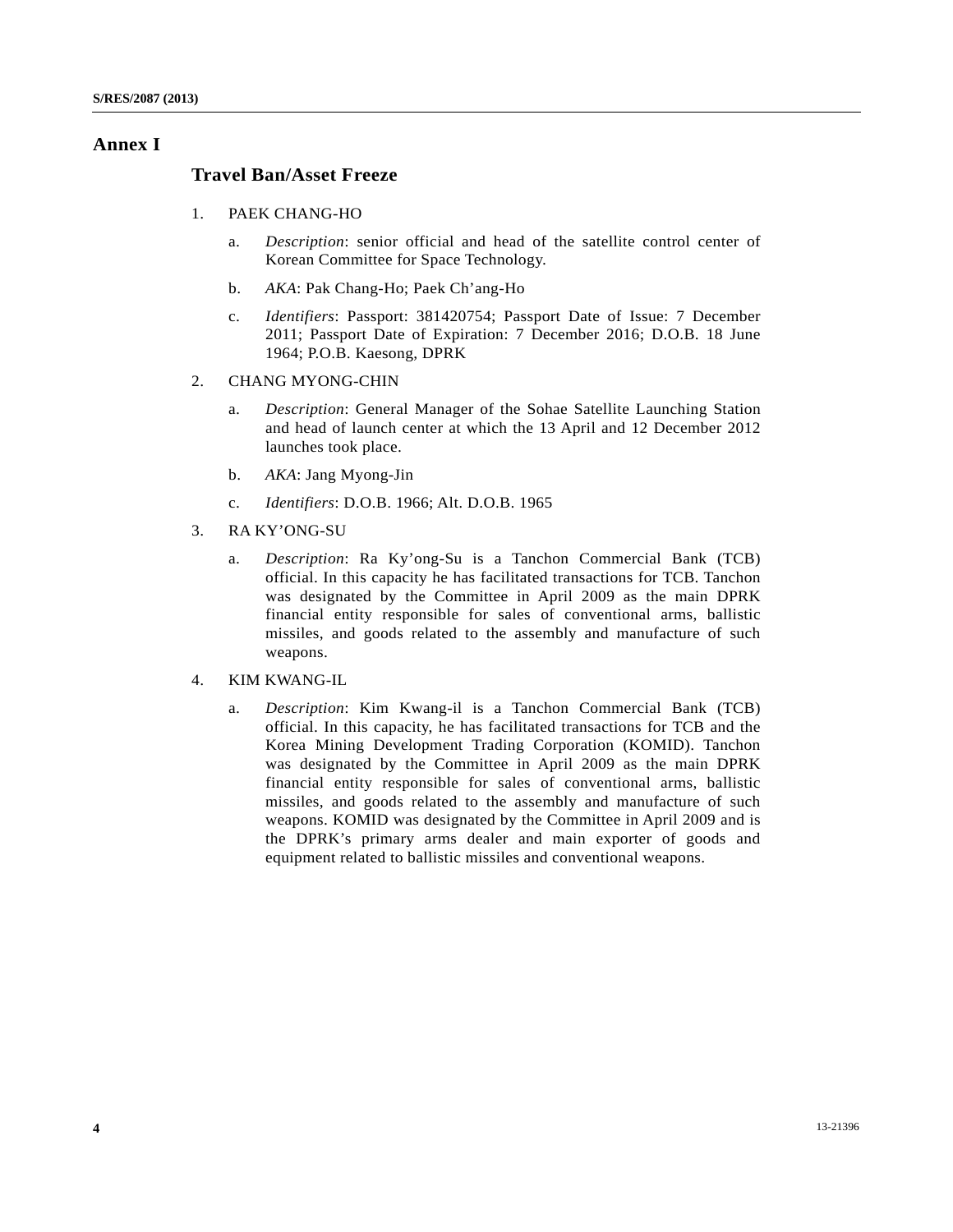## **Annex II**

## **Asset Freeze**

- 1. KOREAN COMMITTEE FOR SPACE TECHNOLOGY
	- a. *Description*: The Korean Committee for Space Technology (KCST) orchestrated the DPRK's launches on 13 April 2012 and 12 December 2012 via the satellite control center and Sohae launch area.
	- b. *AKA*: DPRK Committee for Space Technology; Department of Space Technology of the DPRK; Committee for Space Technology; KCST
	- c. *Location*: Pyongyang, DPRK
- 2. BANK OF EAST LAND
	- a. *Description*: DPRK financial institution Bank of East Land facilitates weapons-related transactions for, and other support to, arms manufacturer and exporter Green Pine Associated Corporation (Green Pine). Bank of East Land has actively worked with Green Pine to transfer funds in a manner that circumvents sanctions. In 2007 and 2008, Bank of East Land facilitated transactions involving Green Pine and Iranian financial institutions, including Bank Melli and Bank Sepah. The Security Council designated Bank Sepah in resolution 1747 (2007) for providing support to Iran's ballistic missile program. Green Pine was designated by the Committee in April 2012.
	- b. *AKA*: Dongbang BANK; TONGBANG U'NHAENG; TONGBANG BANK
	- c. *Location*: P.O. Box 32, BEL Building, Jonseung-Dung, Moranbong District, Pyongyang, DPRK
- 3. KOREA KUMRYONG TRADING CORPORATION
	- a. *Description*: Used as an alias by the Korea Mining Development Trading Corporation (KOMID) to carry out procurement activities. KOMID was designated by the Committee in April 2009 and is the DPRK's primary arms dealer and main exporter of goods and equipment related to ballistic missiles and conventional weapons.
- 4. TOSONG TECHNOLOGY TRADING CORPORATION
	- a. *Description*: The Korea Mining Development Corporation (KOMID) is the parent company of Tosong Technology Trading Corporation. KOMID was designated by the Committee in April 2009 and is the DPRK's primary arms dealer and main exporter of goods and equipment related to ballistic missiles and conventional weapons.
	- b. *Location*: Pyongyang, DPRK
- 5. KOREA RYONHA MACHINERY JOINT VENTURE CORPORATION
	- a. *Description*: Korea Ryonbong General Corporation is the parent company of Korea Ryonha Machinery Joint Venture Corporation. Korea Ryonbong General Corporation was designated by the Committee in April 2009 and is a defence conglomerate specializing in acquisition for